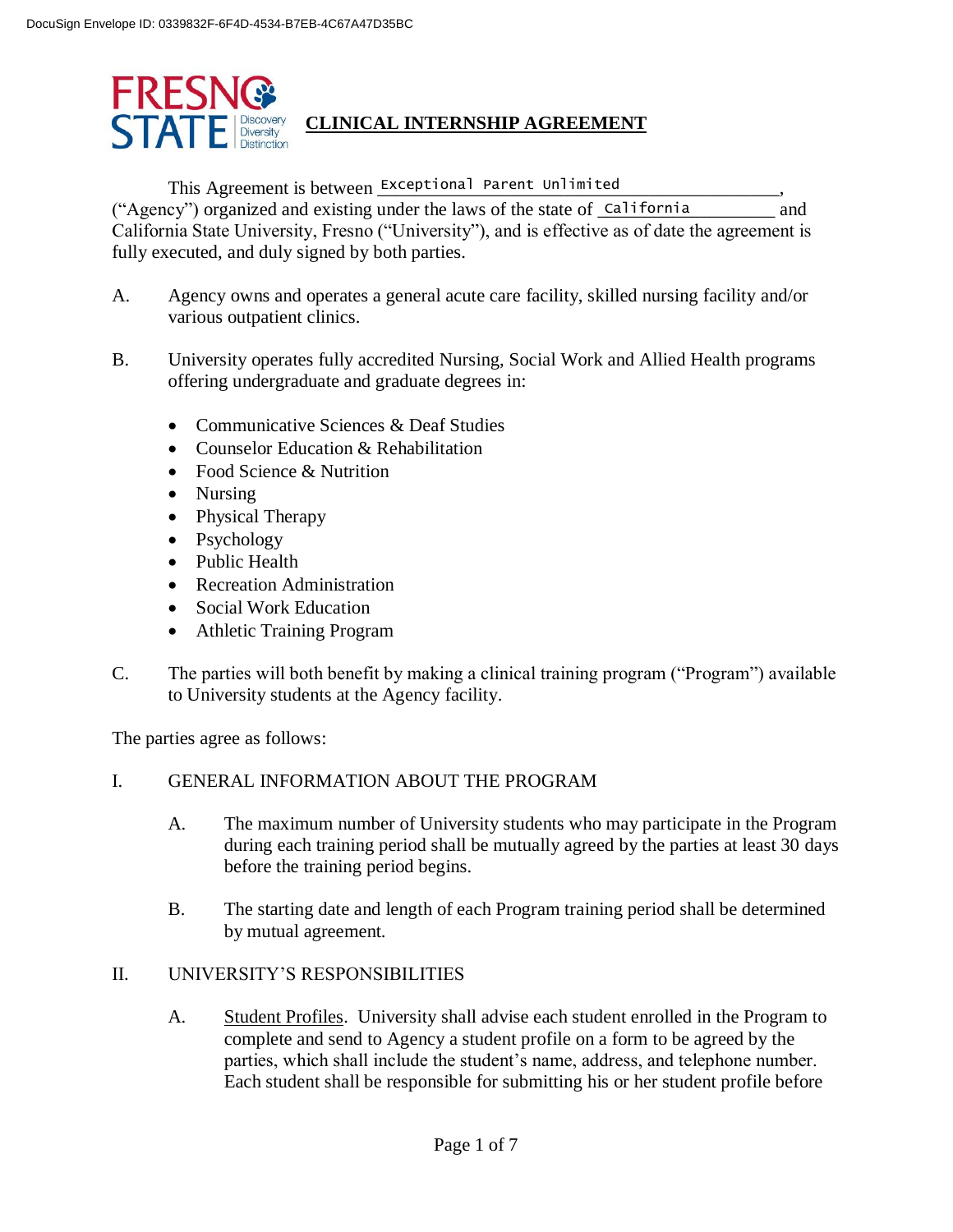the Program training period begins. Agency shall regard this information as confidential and shall use the information only to identify each student.

- B. Schedule of Assignments: University shall notify Agency's Program supervisor of student assignments, including the name of the student, level of academic preparation, and length and dates of proposed clinical experience.
- C. Program Coordinator. University shall designate a faculty member to coordinate with Agency's designee in planning the Program to be provided to students.
- D. Orientation Program. University students shall attend an orientation provided by Agency at the beginning of their enrollment in the Program.
- E. Records. University shall maintain all personnel records for its staff and all academic records for its students.
- F. Student Responsibilities. University shall notify students in the Program that they are responsible for:
	- 1) Complying with Agency's clinical and administrative policies, procedures, rules and regulations;
	- 2) Arranging for their own transportation and living arrangements if not provided by University;
	- 3) Assuming responsibility for their personal illnesses, necessary immunizations, tuberculin tests, and annual health examinations. This includes procuring and maintaining adequate health insurance coverage to pay for all necessary medical care;
	- 4) Maintaining the confidentiality of patient information.
		- a) No student shall have access to or have the right to receive any medical record, except when necessary in the regular course of the clinical experience. The discussion, transmission, or narration in any form by students of any individually identifiable patient information, medical or otherwise, obtained in the course of the Program is forbidden except as a necessary part of the practical experience.
		- b) Neither University nor its employees or agents shall be granted access to individually identifiable information unless the patient has first given consent using a form approved by Agency that complies with applicable state and federal law, including the Health Insurance Portability and Accountability Act ("HIPAA") and its implementing regulations.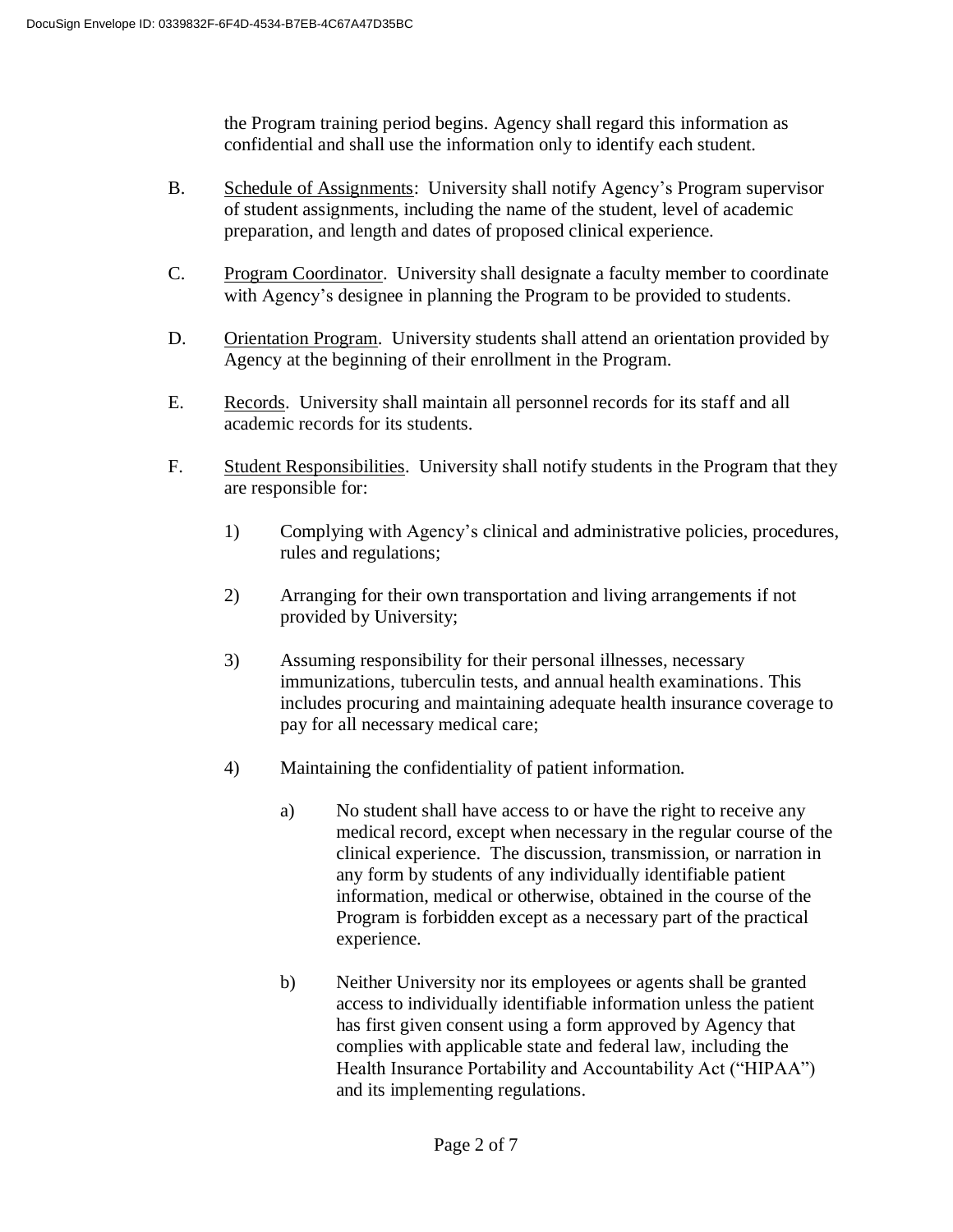- c) Agency shall reasonably assist University in obtaining patient consent in appropriate circumstances. In the absence of consent, students shall use de-identified information only in any discussions about the clinical experience with University, its employees, or agents;
- 5) Complying with Agency's dress code and wearing name badges identifying themselves as students;
- 6) Attending an orientation to be provided by their University instructors;
- 7) Notifying Agency's immediately of any violation of state or federal laws by any student; and
- 8) Providing services to Agency's patients only under the direct supervision of Agency's professional staff.
- G. Payroll Taxes and Withholdings. University shall be solely responsible for any payroll taxes, withholdings, workers' compensation and any other insurance or benefits of any kind for University's employees and agents, if any, who provide services to the Program under this Agreement. Students are trainees, and are not employees or agents of either the University or the Agency; and therefore shall receive no compensation, welfare and pension benefits, or workers' compensation insurance for their participation in the Program.

#### III. AGENCY'S *RESPONSIBILITIES*

- A. *Clinical Experience. Agency shall accept from University the mutually agreed* upon number of students enrolled in the Program and shall provide the students with supervised clinical experience.
- B. Agency Designee. Agency shall designate a member of its staff to participate with University's designee in planning, implementing, and coordinating the Program.
- C. Orientation Program for University Instructors. Agency shall provide an orientation for University instructors who will oversee students in the Program, and shall include all information and materials that University instructors are to provide during the student orientation required in paragraphs II.D and II.F.6 above.
- D. Access to Facilities. Agency shall permit students enrolled in the Program access to Agency facilities as appropriate and necessary for their Program, provided that the students' presence shall not interfere with Agency's activities.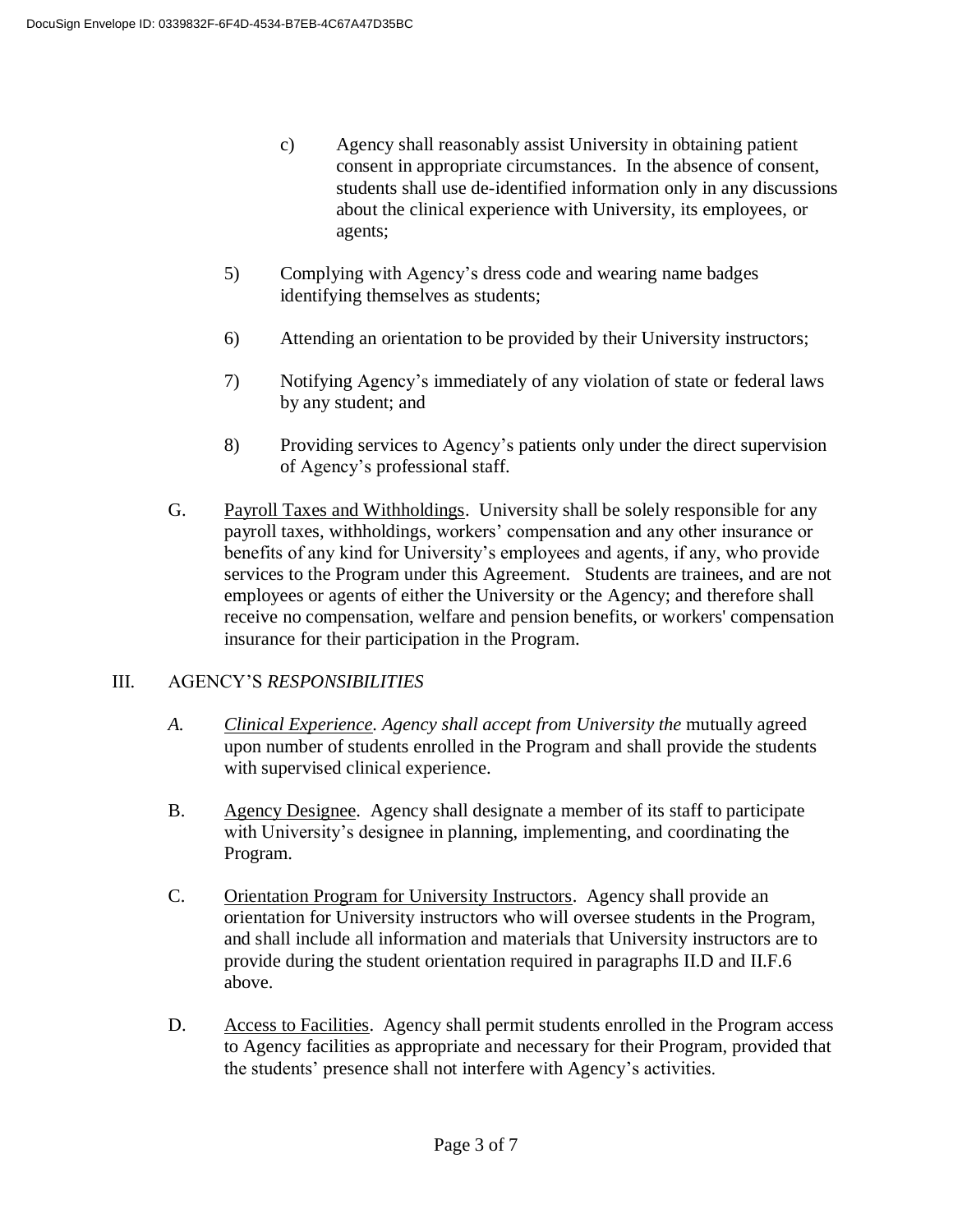- E. Records and Evaluations. Agency shall maintain complete records and reports on each student's performance and provide an evaluation to University on forms the University shall provide.
- F. Withdrawal of Students. Agency may request that University withdraw from the program any student who Agency determines is not performing satisfactorily, refuses to follow Agency's administrative policies, procedures, rules and regulations, or violates any federal or state laws. Such requests must be in writing and must include a statement as to the reason or reasons for Agency's request. University shall comply with the written request within five (5) days after actually receiving it.
- G. Emergency Health Care/First Aid. Agency shall, on any day when a student is receiving training at its facilities, provide to that student necessary emergency health care or first aid for accidents occurring in its facilities. In the event of a Bloodborne Pathogen Exposure incident, Agency shall take the necessary steps to determine the exposure source's health status in accordance with Centers for Disease guidelines. Students shall be responsible for all associated costs.
- H. Student Supervision. Agency shall permit students to perform services for patients only when under the supervision of a registered, licensed, or certified clinician/professional on Agency's staff. Such clinicians or professionals are to be certified or licensed in the discipline in which supervision is provided. Students shall work, perform assignments, and participate in ward rounds, clinics, staff meetings, and in-service educational programs at the discretion of their Agency-designated supervisors. Students are to be regarded as trainees, not employees, and are not to replace Agency's staff.
- I. Agency's Confidentiality Policies. As trainees, students shall be considered members of Agency's "workforce," as that term is defined by the HIPAA regulations at 45 C.F.R. § 160.103, and shall be subject to Agency's policies respecting confidentiality of medical information. In order to ensure that students comply with such policies, Agency shall provide students with substantially the same training that it provides to its regular employees.

# IV. AFFIRMATIVE ACTION AND NON-DISCRIMINATION

The parties agree that all students receiving clinical training pursuant to this Agreement shall be selected without discrimination on account of race, color, religion, national origin, ancestry, disability, marital status, gender, gender identity, sexual orientation, age or veteran status.

# V. INSURANCE

A. University Insurance. University shall procure and maintain in force during the term of this Agreement, at its sole cost and expense, insurance in amounts reasonably necessary to protect it against liability arising from any and all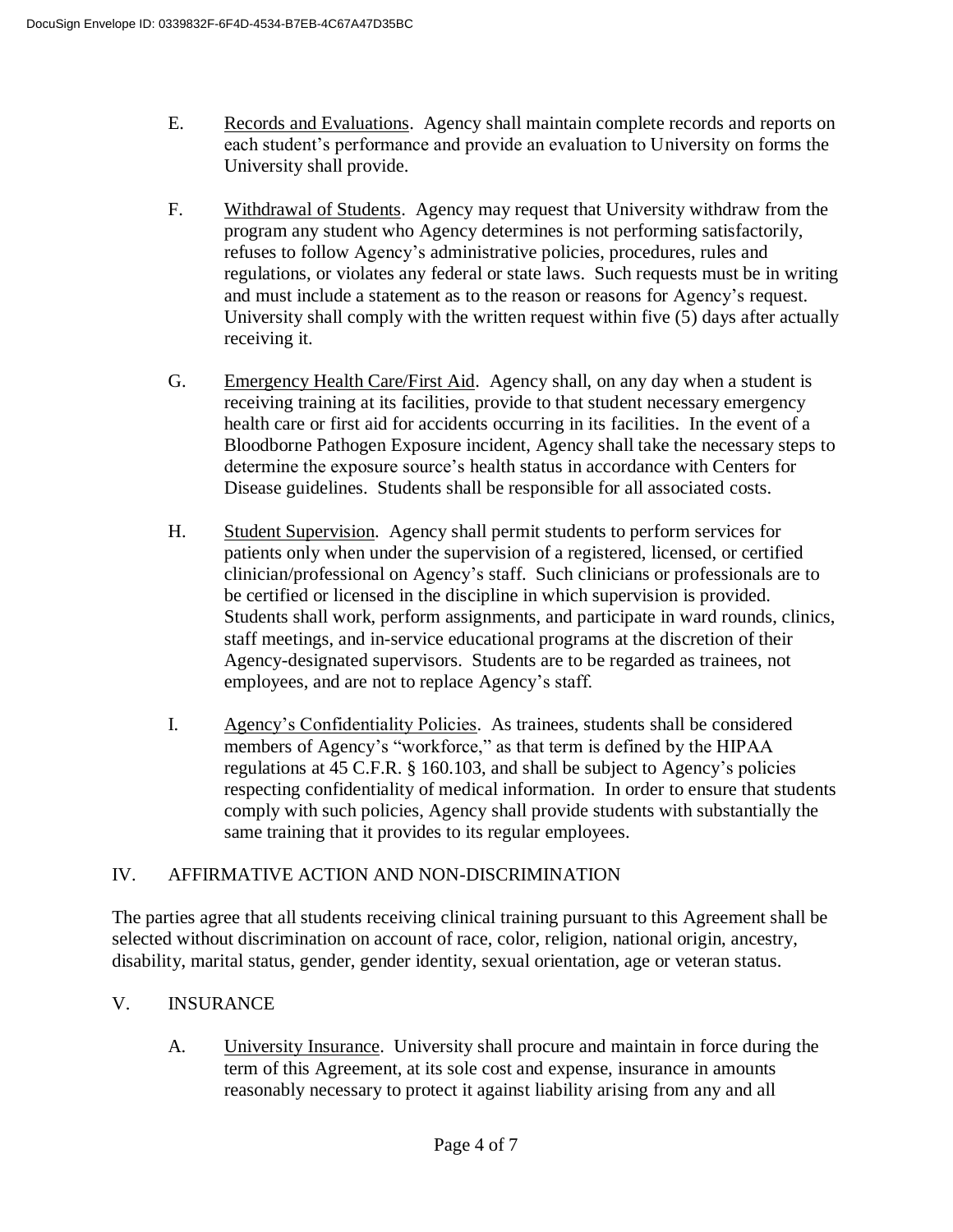negligent acts or incidents caused by University's employees and students. Coverage under such professional and commercial general liability insurance shall be not less than one million dollars (\$1,000,000) for each occurrence and three million dollars (\$3,000,000) in the aggregate. Such coverage shall be obtained from a carrier rated A or better by AM Best or a qualified program of self-insurance. The University shall maintain and provide evidence of workers' compensation and disability coverage as required by law. University shall provide Agency with evidence of the insurance required under this paragraph upon request. University shall promptly notify Agency of any cancellation, reduction, or other material change in the amount or scope of any coverage required hereunder.

B. Agency Insurance. Agency shall procure and maintain in force during the term of this Agreement, at its sole cost and expense, insurance in amounts that are reasonably necessary to protect it against liability arising from any and all negligent acts or incidents caused by its employees. Coverage under such professional and commercial general liability insurance shall be not less than one million dollars (\$1,000,000) for each occurrence and three million dollars (\$3,000,000) in the aggregate. Such coverage is to be obtained from a carrier rated A or better by AM Best or a qualified program of self-insurance. Agency shall also maintain and provide evidence of workers' compensation and disability coverage for its employees as required by law. Agency shall provide University with evidence of the insurance coverage required by this paragraph upon request. Agency shall promptly notify University of any cancellation, reduction, or other material change in the amount or scope of any coverage required hereunder.

### VI. INDEMNIFICATION.

- A. University agrees to indemnify, defend and hold harmless Agency and its affiliates, directors, trustees, officers, agents, and employees, against all claims, demands, damages, costs, expenses of whatever nature, including court costs arising out of or resulting from University's sole negligence, or in proportion to the University's comparative fault.
- B. Agency agrees to indemnify, defend, and hold harmless University and its affiliates, directors, trustees, officers, agents, and employees, against all claims, demands, damages, costs, expenses of whatever nature, including court costs arising out of or resulting from Agency's sole negligence, or in proportion to the Agency's comparative fault.

### VII. TERM AND TERMINATION

- A. Term. This Agreement shall be effective as of date the agreement is fully executed, and duly signed by both parties and shall remain in effect for 5 years.
- B. Renewal. This Agreement may be renewed by mutual agreement.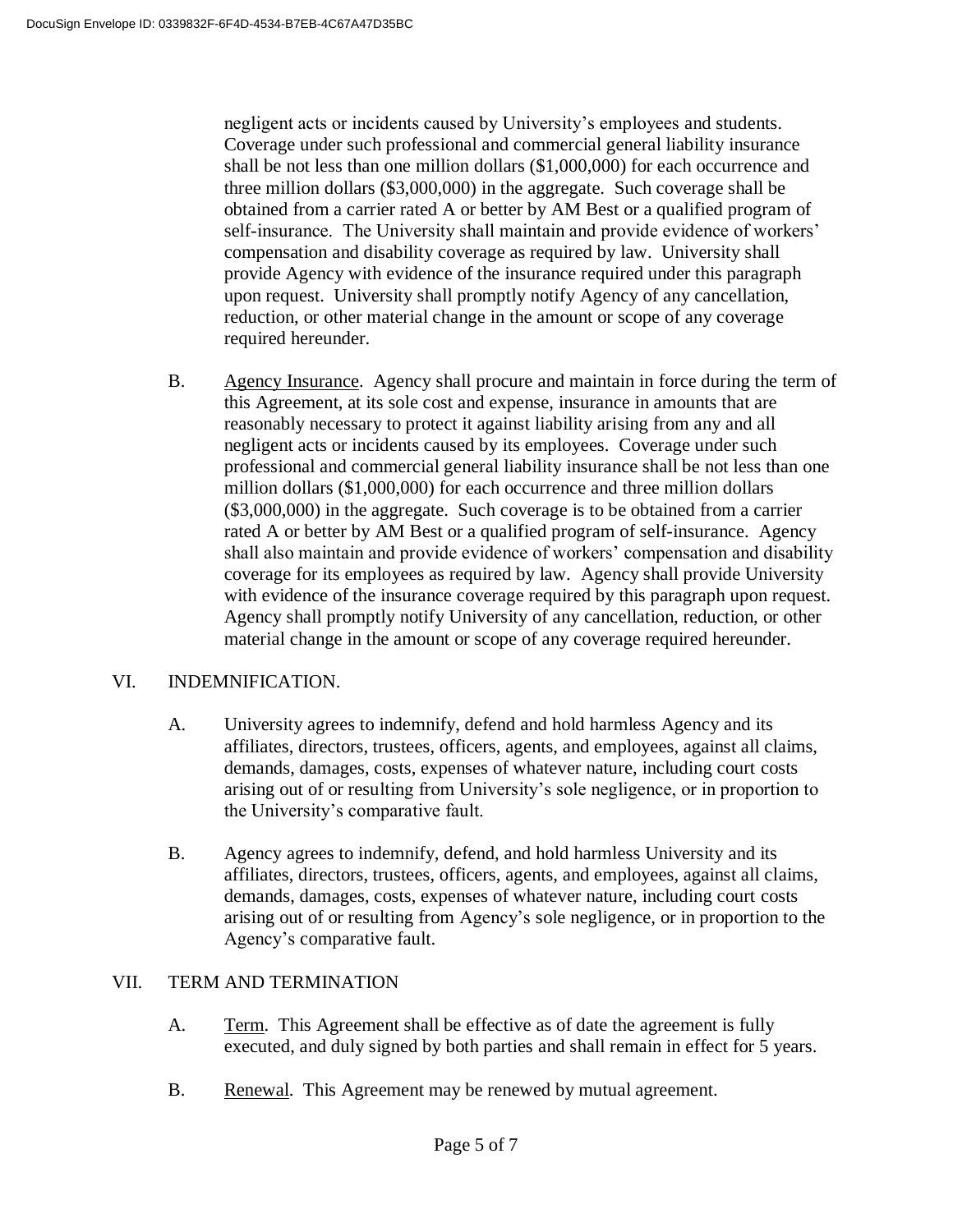C. Termination. This Agreement may be terminated at any time by the written agreement or upon 30 days' advance written notice by one party to the other, provided, however, that in no event shall termination shall take effect with respect to currently enrolled students, who shall be permitted to complete their training for any semester in which termination would otherwise occur.

#### VIII. GENERAL PROVISIONS

- A. Amendments. **In order to ensure compliance with HIPAA, the following provisions of this Agreement shall not be subject to amendment by any means during the term of this Agreement or any extensions: Section II, Paragraph F, subdivisions 4.a), 4.b), and 4.c); Section II, Paragraph G, to the extent it provides that students are members of Agency's "workforce" for purposes of HIPAA; Section III, Paragraphs H and I; and Section V**. This Agreement may otherwise be amended at any time by mutual agreement of the parties without additional consideration, provided that before any amendment shall take effect, it shall be reduced to writing and signed by the parties.
- B. Assignment. Neither party shall voluntarily or by operation of law, assign or otherwise transfer this Agreement without the other party's prior written consent. Any purported assignment in violation of this paragraph shall be void.
- C. Court Costs. In the event that any action is brought by either party to enforce or interpret the terms of this Agreement, the prevailing party shall be entitled to recover its costs, in addition to such other relief as the court may deem appropriate.
- D. Captions. Captions and headings in this Agreement are solely for the convenience of the parties, are not a part of this Agreement, and shall not be used to interpret or determine the validity of this Agreement or any of its provisions.
- E. Counterparts. This Agreement may be executed in any number of counterparts, each of which shall be deemed an original, but all such counterparts together shall constitute one and the same instrument.
- F. Entire Agreement. This Agreement is the entire agreement between the parties. No other agreements, oral or written, have been entered into with respect to the subject matter of this Agreement.
- G. Governing Law. The validity, interpretation, and performance of this Agreement shall be governed by and construed in accordance with the laws of the State of California, United State of America.